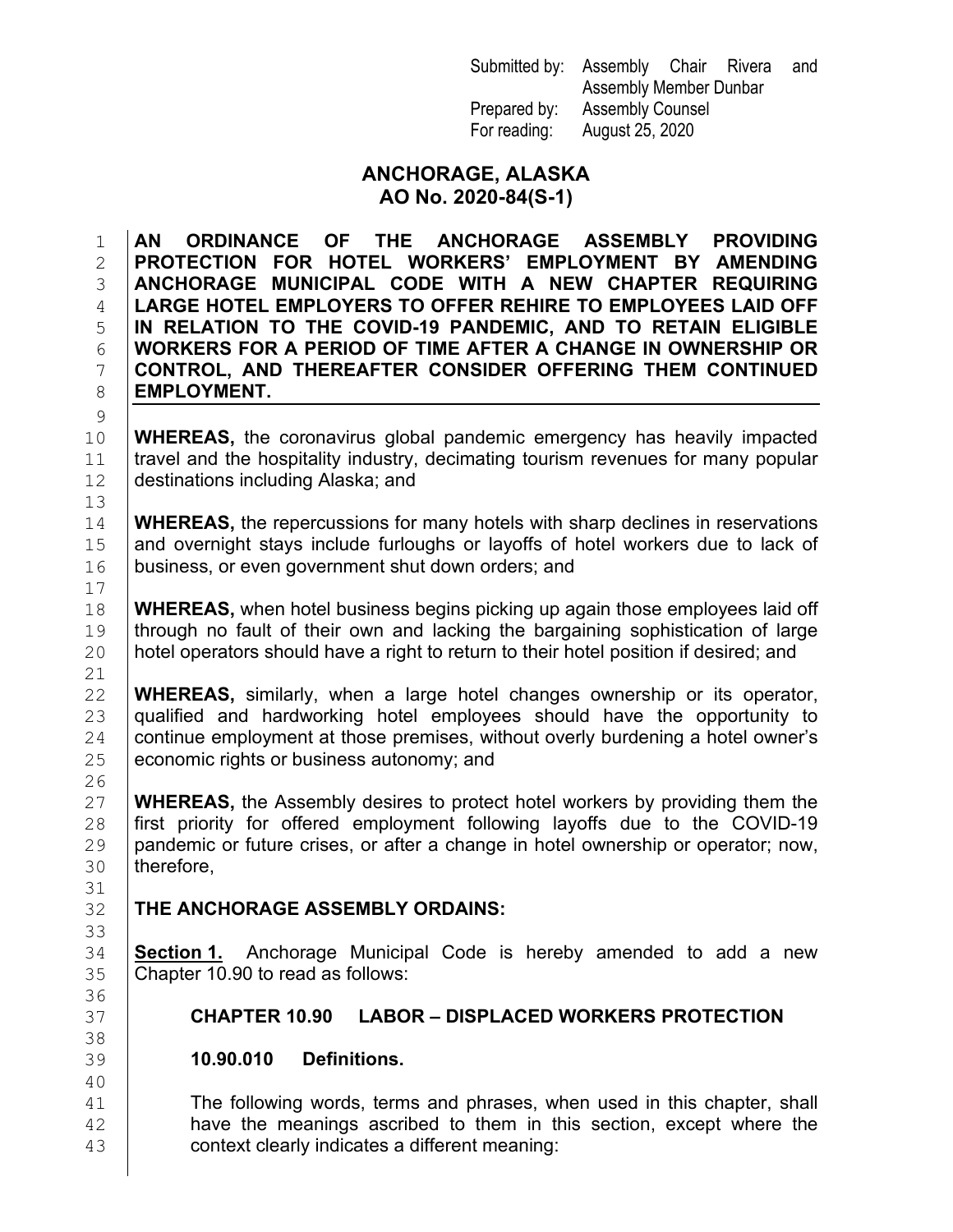$\frac{1}{2}$ 

10<br>11

 $\frac{25}{26}$ 

30<br>31

34<br>35

 $\begin{array}{c|c}\n2 \\
3\n\end{array}$  "Affected hotel" means:<br>3 in the event of a change in control as defined in part 1. for that <sup>4</sup> term below, the hotel or discrete portion of the hotel that has been the<br>5 subject of the change in control and remains in operation following the 5 subject of the change in control and remains in operation following the change learned in control: or 6 *change* [*chance*] in control; or

 $\begin{array}{c|c} 7 \\ 8 \end{array}$  for that term below, the hotel that remains in operation following the change  $\begin{array}{c|c} 8 & \text{for that term below, the hotel that remains in operation following the change} \\ \hline 9 & \text{in control of that hotel.} \end{array}$ in control of that hotel.

"Change in control" means:<br>1. anv sale. assignm

12 1. any sale, assignment, transfer, contribution, or other<br>13 disposition of all or substantially all of the assets used in the operation of a 13 disposition of all or substantially all of the assets used in the operation of a<br>14 hotel or a discrete portion of the hotel that continues in operation as a hotel; 14 hotel or a discrete portion of the hotel that continues in operation as a hotel;

15 2. any sale, assignment, transfer, contribution, or other<br>16 disposition of a controlling interest (including by consolidation merger or 16 disposition of a controlling interest (including by consolidation, merger, or<br>17 decreasing to a hotel emplover or any person who controls a hotel 17 reorganization) of a hotel employer or any person who controls a hotel<br>18 employer: or  $\begin{array}{c|c}\n 18 & \text{emplayer; or} \\
 19 & 3.\n\end{array}$ 

19 3. any other event or sequence of events (including a purchase,<br>20 sale, lease, or termination of a management contract or lease) that causes 20 sale, lease, or termination of a management contract or lease) that causes<br>21 the identity of the hotel employer at a hotel to change. the identity of the hotel employer at a hotel to change.

22 For purposes of this chapter, a change in control shall be defined to<br>23 **COCCULT OF COCCULTS** occur on the date of execution of the document effectuating the change in occur on the date of execution of the document effectuating the change in 24 **control.** 

#### 26 **"Customary seasonal work" means seasonal work, as that term is defined in AS 23.30.220(c)(1), that has previously been performed**<br>28 **by an employee during approximately the same part of at least one** 28 **by an employee during approximately the same part of at least one**  $29$ <br>29 **previous calendar year.** 29 **previous calendar year.**

"Eligible hotel worker" means a hotel worker employed by an 32 incumbent hotel employer at the time of a change in control and who has<br>33 been so emploved for at least two months prior to the change in control. been so employed for at least two months prior to the change in control.

35 [46] "Hotel" means an establishment containing 100 or more guest rooms<br>36 [46] that provides temporary lodging in the form of overnight accommodations in 36 **that provides temporary lodging in the form of overnight accommodations in**<br>37 **the direct overset of transient patrons for periods of thirty consecutive calendar** 37 guest rooms to transient patrons for periods of thirty consecutive calendar<br>38 days or less, and may provide additional services, such as conference and 38 days or less, and may provide additional services, such as conference and<br>39 meeting rooms, restaurants, bars, or recreation facilities available to quests 39 meeting rooms, restaurants, bars, or recreation facilities available to guests<br>40 or to the general public. "Hotel" includes motor lodges, motels, apartment 40 **or to the general public. "Hotel" includes motor lodges, motels, apartment**<br>41 **hotels, and tourist courts meeting the definition set forth above. "Hotel" also** hotels, and tourist courts meeting the definition set forth above. "Hotel" also 42 includes contracted, leased or sublet premises operated in conjunction with<br>43 a hotel or that is used for the primary purpose of providing services at a a hotel or that is used for the primary purpose of providing services at a 44 hotel. "Hotel" does not include a hostel, which is a lodging facility primarily<br>45 hote ratacterized by dormitory-style accommodations, shared bathrooms, and 45 characterized by dormitory-style accommodations, shared bathrooms, and<br>46 **conservations of beds rather than rooms.** "Hotel" also does not include 46 reservations of beds rather than rooms. "Hotel" also does not include 47 corporate housing, rooming houses, boarding houses, or private residential<br>48 clubs, single-room occupancy housing, vacation rentals, or bed and 48 clubs, single-room occupancy housing, vacation rentals, or bed and<br>49 breakfast establishments within a single-unit residence. breakfast establishments within a single-unit residence.

50<br>51

51 "Hotel employer" means any person who owns, controls, or operates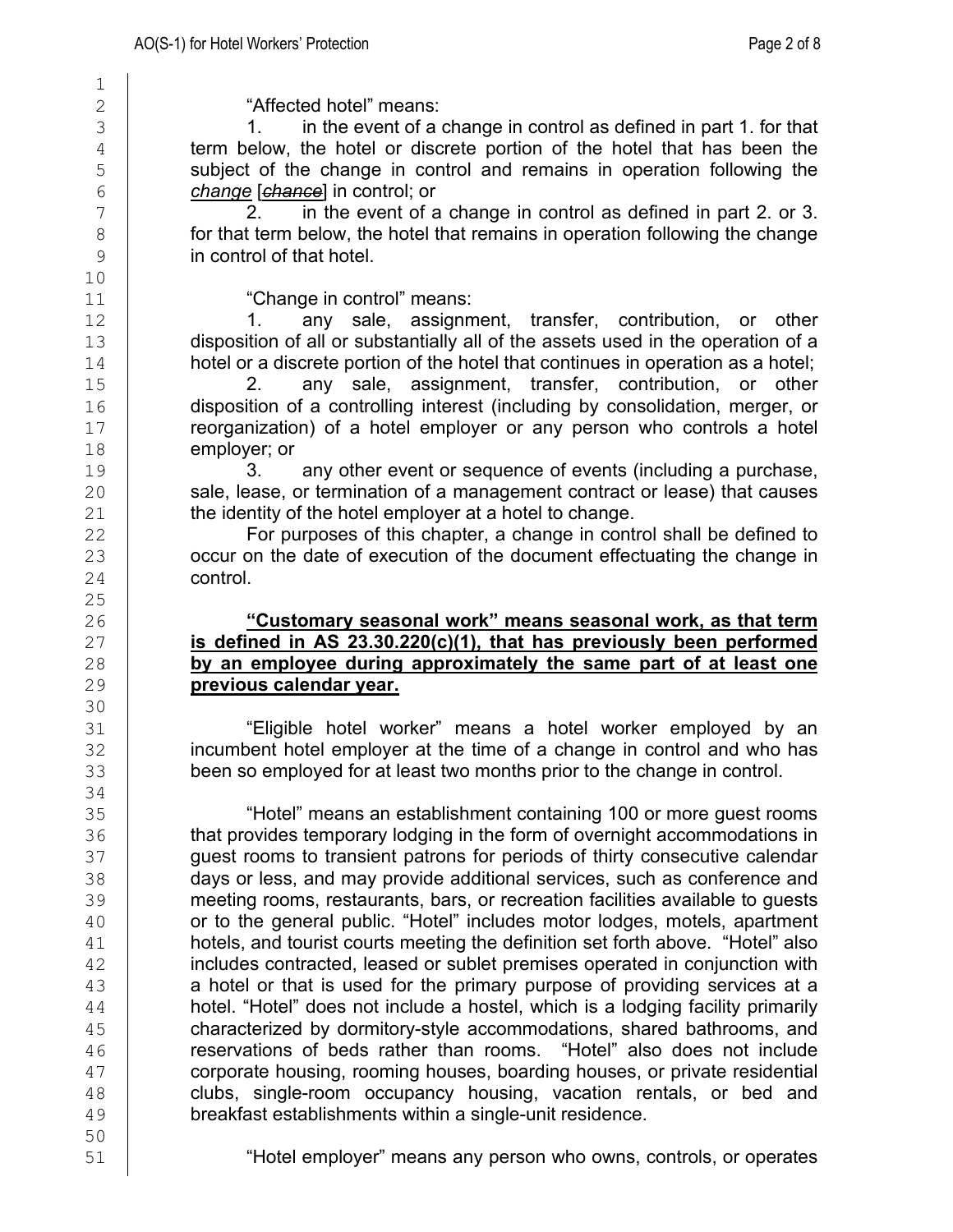1 a hotel in the municipality, and includes any person or contractor who, in a<br>2 managerial, supervisory, or confidential capacity, employs hotel workers to 2 managerial, supervisory, or confidential capacity, employs hotel workers to<br>3 provide services at a hotel in coniunction with the hotel's purpose. provide services at a hotel in conjunction with the hotel's purpose.

5 [ "Hotel worker" means any person who is employed by a hotel<br>6 **1 | employer to provide services at a hotel**. "Hotel worker" does not include a 6 employer to provide services at a hotel. "Hotel worker" does not include a managerial. supervisory or confidential employee. managerial, supervisory or confidential employee.

9 "Hotel worker retention period" means the period of time beginning 10 on the date of a change in control and extending to ninety (90) days from<br>11 the first date that an affected hotel is open to the public after a change in 11 the first date that an affected hotel is open to the public after a change in<br>12 control. control.

14 [14] "Incumbent hotel employer" means a hotel employer who owns,<br>15 [15] controls, or operates a hotel prior to a change in control of the hotel or of a 15 controls, or operates a hotel prior to a change in control of the hotel or of a<br>16 discrete portion of the hotel that continues to operate as a hotel after the 16 discrete portion of the hotel that continues to operate as a hotel after the change in control. change in control.

19 **"Laid-off Employee" means a hotel worker who was employed by the<br>20 <b>Employer for** 

 $\begin{array}{c|c} 20 & \text{emplayer for} \\ 21 & \text{I} \end{array}$ **three [six]** months or more in the 12 months preceding 22 **March 11 [January 31]**, 2020, and whose most recent separation from<br>23 **March 23** active service, or failure to be scheduled for customary seasonal work, active service, or failure to be scheduled for customary seasonal work, 24 occurred after **March 11 [January 31]**, 2020, **[or]**

25 **[2. six months or more in the 12 months preceding the**  26 **change in control, ]**<br>27 **change in control, ]**<br>and was due t

27 and was due to a government shutdown order, lack of business, a reduction in force or other, economic, non-disciplinary reason.[1] 28 reduction in force or other, economic, non-disciplinary reason**.[,]**

30 "Length of Service" means the total of all periods of time during which a hotel worker has been in active service, including periods of time 32 when the employee was on leave or on vacation.

34 [Successor hotel employer" means a hotel employer who owns,<br>35 [controls, or operates a hotel after a change in control. controls, or operates a hotel after a change in control.

### 37 **10.90.020 Notice of change in control.**

- 39 A. Within five days *after* [*of*] a change in control, a successor hotel 40 employer shall post written notice of the change in control at the 41 employer shall remain posted<br>41 **blue of the affected hotel. This written notice shall remain posted** location of the affected hotel. This written notice shall remain posted  $\frac{42}{43}$  during any closure of the affected hotel and for six months following<br> $\frac{43}{43}$ the first date on which the affected hotel is open to the public under 44 the successor hotel employer. *The successor hotel employer may*  45 *begin interviewing and offering jobs to current employees in*  accordance with Section 10.90.030 prior to the change in control.
- 48 B. This written notice shall include, but not be limited to, the name and <br>49 contact information of the incumbent hotel employer, the name and 49 contact information of the incumbent hotel employer, the name and<br>50 contact information of the successor hotel employer, and the 50 contact information of the successor hotel employer, and the successor hotel employer, and the 51 effective date of the change in control.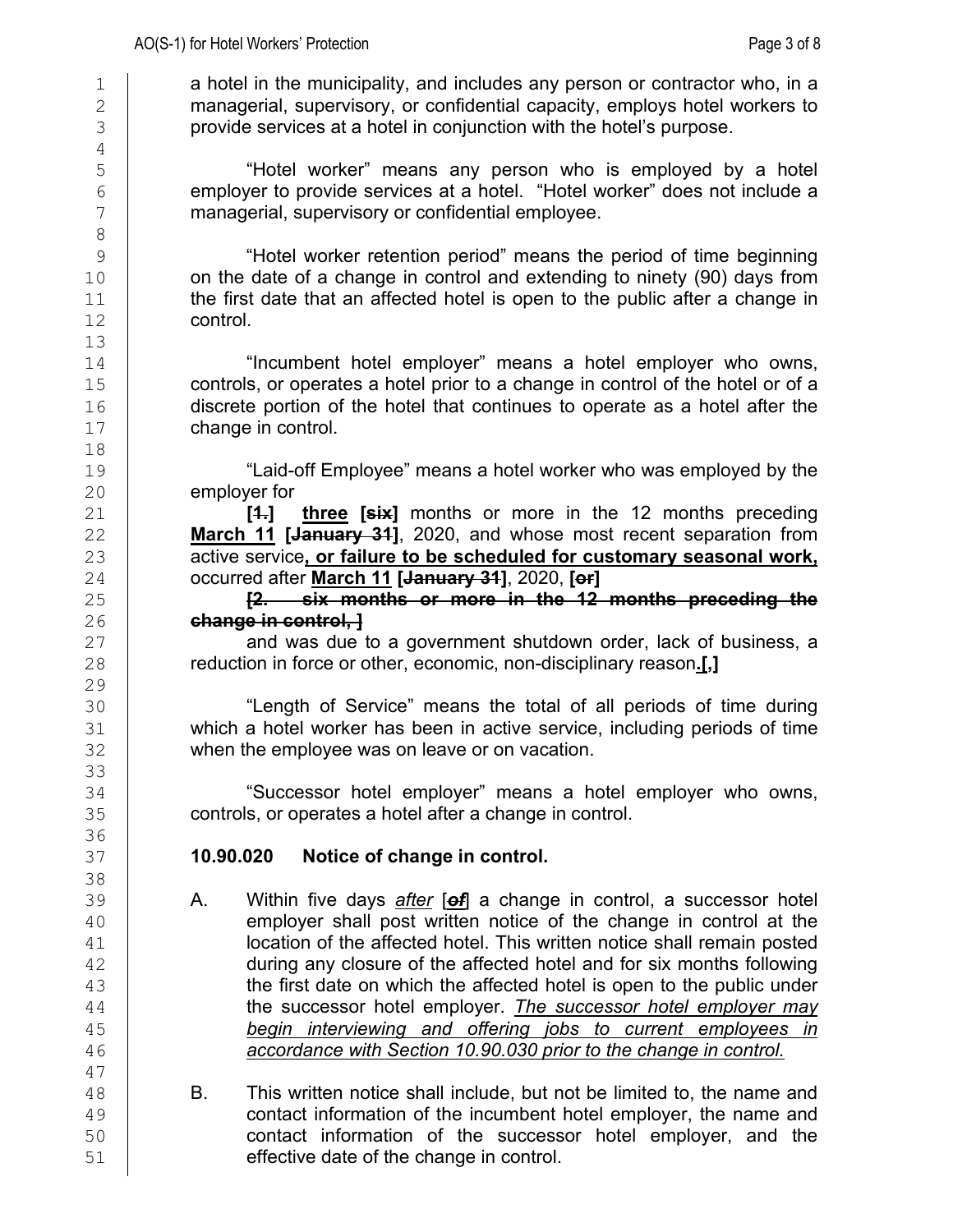$\frac{1}{2}$ 5  $\frac{7}{8}$ 16<br>17  $\frac{25}{26}$ 43

51

2 C. This written notice shall be posted in a conspicuous place at the 3<br>3 affected hotel and shall be readily visible to eligible hotel workers. affected hotel and shall be readily visible to eligible hotel workers, 4 **deciries 1** other employees, and applicants for employment.

### 6 **10.90.030 Hotel worker retention.**

- 8 A. Within fifteen days of a change in control, an incumbent hotel<br>8 emplover shall provide a successor hotel emplover with a list of 9 employer shall provide a successor hotel employer with a list of<br>10 **eligible hotel workers. This list shall include the name**. *last known* 10 eligible hotel workers. This list shall include the name, *last known* 11 *physical address, email address, text message number to the extent* 12 **the employer possesses such information**, date of hire, and job classification of each eligible hotel worker. A successor hotel  $\begin{array}{c|c} 13 & \text{} & \text{classification of each eligible hotel worker. A successor hotel} \ 14 & \text{emplayer shall be required to maintain and hire from this list during} \end{array}$ 14 employer shall be required to maintain and hire from this list during<br>15 the hotel worker retention period. the hotel worker retention period.
- 17 B. *Prior to the change in control and thereafter during the hotel worker*  18 *retention period a successor hotel employer may provide broad*<br>19 *notice of a hiring period of not less than five days through a variety of* 19 *notice of a hiring period of not less than five days through a variety of*  20 *means that shall include notification of eligible hotel workers in*  writing, to their last known physical address, and by email or text 22 *message to the extent the employer possesses such information.*  23 *Applicants responding in the hiring period shall be hired based on*  24 *subsections D. through F. of this section.*
- 26 **C.** A successor hotel employer shall, during the hotel worker retention<br>27 **C.** period, offer each eligible hotel worker employment for no less than 27 period, offer each eligible hotel worker employment for no less than<br>28 **period** innety days, except that: 28 **ninety days, except that:**<br>29 **1.** A successor hote
- 29 1. A successor hotel employer shall not be required to offer<br>30 **1.** A successor hotel employment to an eligible hotel worker if the successor hotel 30 employment to an eligible hotel worker if the successor hotel<br>31 emplover has reasonable and substantiated cause not to employer has reasonable and substantiated cause not to 32 **cannot constructed in that eligible hotel worker based on that eligible hotel**<br>33 **cannot constructed in the environment on the employed by** worker's individual performance or conduct while employed by
- 34 the incumbent hotel employer; and<br>35 2. If a successor hotel employer de 35 2. If a successor hotel employer determines during the hotel<br>36 **2.** Worker retention period that it requires fewer hotel workers 36 worker retention period that it requires fewer hotel workers<br>37 **bundary 19 bundary 19 than were required by the incumbent hotel employer, the** 37 (State of than were required by the incumbent hotel employer, the incumbent hotel employer, the successor hotel employer shall retain eligible hotel workers 38 successor hotel employer shall retain eligible hotel workers<br>39 sursuant to the terms of a relevant collective bargaining 39 pursuant to the terms of a relevant collective bargaining<br>40 agreement, if any, or by seniority and experience within each 40 agreement, if any, or by seniority and experience within each<br>41 **bigged in the extent that comparable iob** job classification to the extent that comparable job 42 classifications exist.
- 44 *D.[C.]* An eligible hotel worker retained pursuant to this section shall be emploved under terms and conditions established by the successor 45 employed under terms and conditions established by the successor<br>46 **hotel employer or as required by law and** *during the hotel worker* 46 hotel employer *or* as required by law and *during the hotel worker*  47 **retention period** shall not be discharged except for good cause to the search on individual performance. Terl conduct, *but may be* 48 based on individual performance*,* [*or*] conduct*, but may be*  49 *furloughed in a reduction in force due to the hotel's staffing*  50 *requirements*.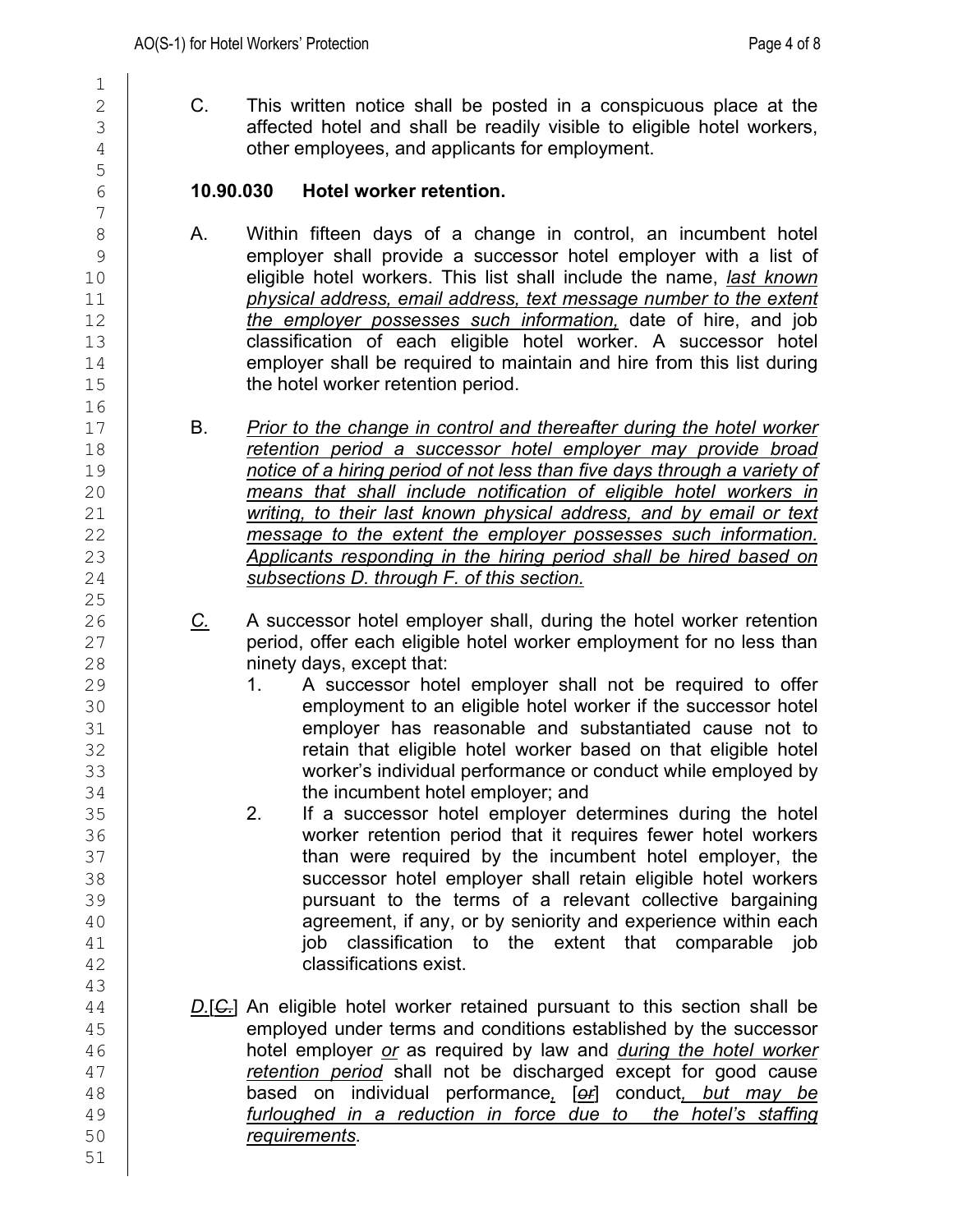- 1 **E.**[D.] An offer of employment made pursuant to subsection B. shall be <br>2 **E.** The made in writing and shall remain open for at least ten [business] 2 made in writing and shall remain open for at least ten [**business**]<br>3 days from the date of the offer.
- 5 **F.**[E.] A successor hotel employer shall retain written verification of each<br>6 **F.** This offer of employment made pursuant to subsection C. [B.] This 6 offer of employment made pursuant to subsection *C.* [*B.*] This 7 verification shall include the name, address, date of hire, and job<br>8 classification of the eligible hotel worker to whom the offer was 8 classification of the eligible hotel worker to whom the offer was<br>9 made. A successor hotel employer shall retain the required 9 made. A successor hotel employer shall retain the required<br>10 **the rest of the verification for no less than three vears from the date the offer is**  $\begin{array}{c|c} 10 & \text{verification for no less than three years from the date the offer is} \\ 11 & \text{made.} \end{array}$ made.
- 13 **G.**[*F.*] At the end of the hotel worker retention period, a successor hotel use mplover shall provide each hotel worker retained pursuant to this 14 employer shall provide each hotel worker retained pursuant to this<br>15 section with a written performance evaluation. If the hotel worker's 15 section with a written performance evaluation. If the hotel worker's<br>16 section ance was satisfactory, the successor hotel emplover shall 16 performance was satisfactory, the successor hotel employer shall<br>17 consider offering the hotel worker continued employment under the 17 consider offering the hotel worker continued employment under the<br>18 **terms and conditions established by the successor hotel employer or** 18 terms and conditions established by the successor hotel employer <u>or</u><br>19 **Tanel** as required by law. A successor hotel employer shall retain the 19 **[and]** as required by law. A successor hotel employer shall retain the<br>20 **written performance evaluation required under this subsection for no** 20 written performance evaluation required under this subsection for no<br>21 **Souties** less than three years from the date it is issued. less than three years from the date it is issued.
- H.[G.] The rights to retention set forth in this section do not apply to any 24 managerial, supervisory, or confidential employee and do not include<br>25 the right to retain any supervisory or management responsibility. the right to retain any supervisory or management responsibility.

# 27 **10.90.040 Right to Recall**

- 29 A. *A* [*An*] hotel employer shall offer its laid-off employees in writing, to 30 their last known physical address, and by email and text message to<br>31 **the extent the employer possesses such information, all job positions** the extent the employer possesses such information, all job positions 32 which become available after this chapter's effective date for which<br>33 the laid-off employees are qualified. A laid-off employee is qualified the laid-off employees are qualified. A laid-off employee is qualified 34 **for a position if the employee:**<br>35 **1.** held the same or similary
- 35 1. held the same or similar position at the hospitality enterprise<br>36 **1. And it as a statute of the employee's most recent separation from** at the time of the employee's most recent separation from 37 active service with the employer; or active service with the employer; or an extra 38
- 38 2. is or can be qualified for the position with the same training 39 **that would be provided to a new employee hired into that**<br>40

40 position.<br>41 **The employer s** The employer shall offer positions to laid-off employees in an order 42 of preference corresponding to categories 1. and 2. in the preceding<br>43 sentence. Where more than one emplovee is entitled to preference sentence. Where more than one employee is entitled to preference 44 for a position, the employer shall offer the position to the laid-off<br>45 **for a superfect of the service for the hospitality**  $\frac{45}{46}$  employee with the greatest length of service for the hospitality<br>46 enterprise.

 $\begin{array}{c|c} 48 & \text{B.} & \text{A laid-off employee who is offered a position pursuit to this chapter} \\ \hline 49 & \text{shall be given no less than seven [ten] days in which to accept or} \end{array}$ 49 shall be given no less than *seven* [*ten*] days in which to accept or decline the offer.

47

51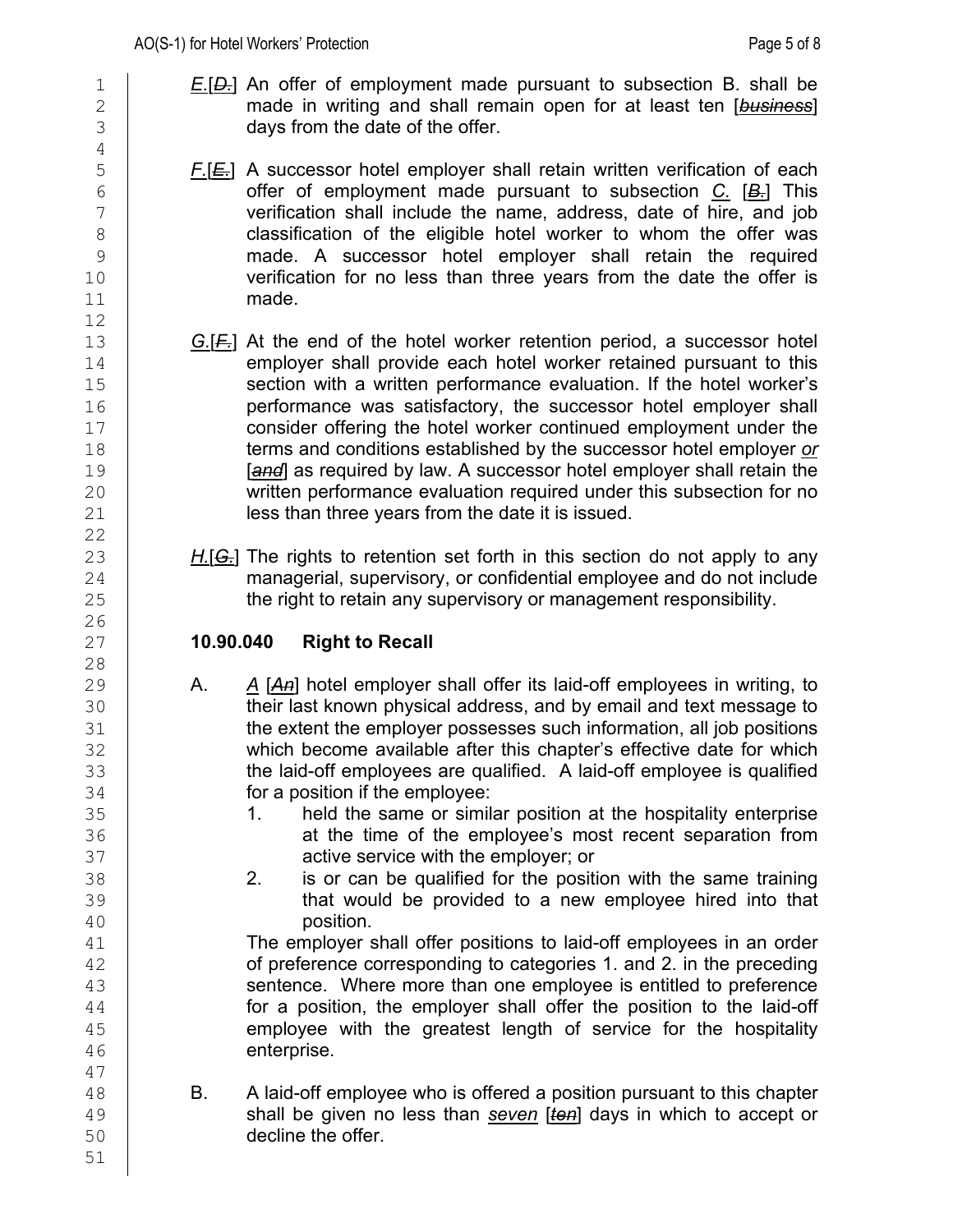5 23  $\frac{25}{26}$ 32<br>33 34<br>35 40 43

50<br>51

1 C. A hotel employer that declines to recall a laid-off employee on the<br>2 **C.** Correspondent and instead hires someone other 2 grounds of lack of qualifications and instead hires someone other<br>3 than a laid-off emplovee shall provide the laid-off emplovee a written than a laid-off employee shall provide the laid-off employee a written 4 notice within 30 days identifying all reasons for such decision.

- 6 D. The requirements of this **section [chapter]** also apply in the 7 following circumstances:<br>8 1. A change in conti
- 8 1. *A change in control of the hotel occurred* [*The ownership of*  9 *the hotel employer changed*] after the separation from 10 employment of a laid-off employee but the enterprise is<br>11 conducting the same or similar operations as before **March 11** 11 conducting the same or similar operations as before **March 11** 12 **[January 31]**, 2020;
- 13 2. The form of organization of the hotel employer changed after<br>14 **March 11 [January 31**], 2020; 14 **March 11 [January 31]**, 2020;
- 15 3. Substantially all of the assets of the hotel employer were<br>16 16 16 acquired by another entity which conducts the same or similar<br>17 operations using substantially the same assets; 17 operations using substantially the same assets;
- 18 4. The hotel employer relocates the operations at which a laid-off<br>19 employee was employed before **March 11 [<del>January 31</del>]**, 2020 19 employee was employed before **March 11** [**January 31**], 2020 20 to a different location within the municipality; and
- Any combination of the circumstances described in 22 **Subsections 1. through 4.**

# 24 **10.90.050 Notice.**

26 A hotel employer shall provide written notice of the hotel workers' rights set<br>27 **A contract of the standard in the set of the time of hire or on the**  $27$  forth in this chapter to each hotel worker at the time of hire or on the  $28$  effective date of the ordinance codified in this chapter. whichever is later. 28 effective date of the ordinance codified in this chapter, whichever is later.<br>29 Such written notice shall be provided in English, Spanish and any other 29 Such written notice shall be provided in English, Spanish and any other<br>30 **I** language spoken by five percent or more of the hotel workers emploved by 30 language spoken by five percent or more of the hotel workers employed by <br>31 lattice the hotel employer. the hotel employer.

# 33 **10.90.060 Retaliatory action prohibited.**

35 No person shall take an adverse employment action against a hotel worker<br>36 **Final and Final is an article in the set of the set of the set of the set of the set of the set of the set** 36 **for exercising rights protected under this chapter. There shall be a**<br>37 **for the metable of the sumption that an adverse emplovment action taken against a** 37 **rebuttable presumption that an adverse employment action taken against a**<br>38 **hotel worker within ninety davs of the hotel worker's exercise of rights under** 38 hotel worker within ninety days of the hotel worker's exercise of rights under<br>39 this chapter was taken in retaliation for the exercise of such rights. this chapter was taken in retaliation for the exercise of such rights.

# 41 **10.90.070** *Relationship to employment contracts and agreements.* 42 [*Supersession by collective bargaining agreement.*]

 *This chapter applies to all employees as defined herein regardless whether*  **they are represented for purposes of collective bargaining or are covered by <br>46 <b>a collective bargaining agreement. Nothing in this chapter shall be**  *a collective bargaining agreement. Nothing in this chapter shall be construed to invalidate or limit the rights, remedies and procedures of any*  **contract or agreement that provides greater or equal protection for** <br>49 *employees than are afforded by this chapter.* employees than are afforded by this chapter.

51 [*The provisions of sections 10.90.030 and 10.90.040, or any part thereof,*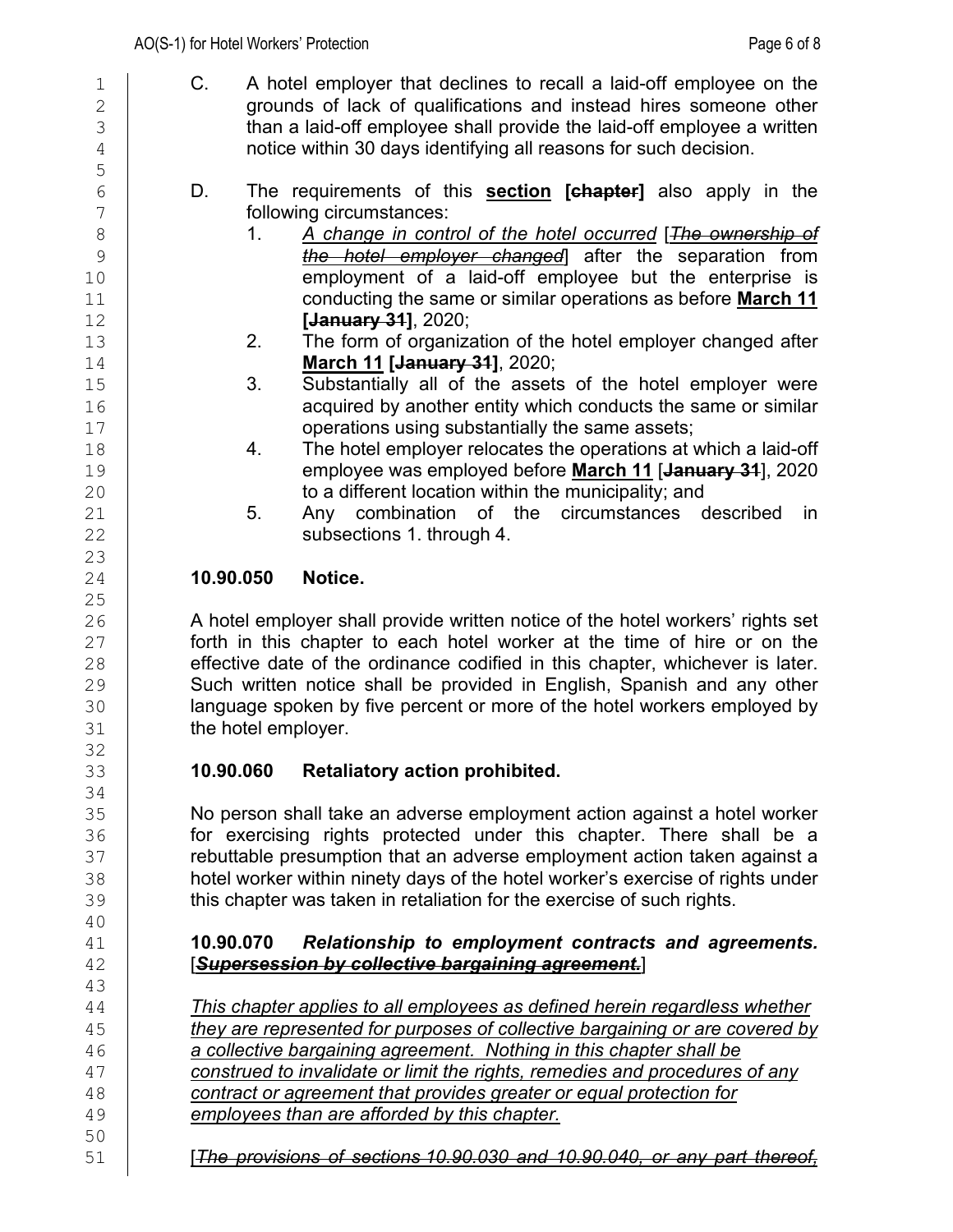| $1\,$                                              |           | may be waived pursuant to a bona fide collective bargaining agreement, but                                                                                                                                                                                                                                                                                                                                                                                                                                                 |
|----------------------------------------------------|-----------|----------------------------------------------------------------------------------------------------------------------------------------------------------------------------------------------------------------------------------------------------------------------------------------------------------------------------------------------------------------------------------------------------------------------------------------------------------------------------------------------------------------------------|
| $\overline{2}$<br>3                                |           | only if the waiver is expressly set forth in clear and unambiguous written<br>terms. Neither party to a collective bargaining relationship may waive or                                                                                                                                                                                                                                                                                                                                                                    |
| 4                                                  |           | supersede any provision of this chapter by means of unilaterally imposed                                                                                                                                                                                                                                                                                                                                                                                                                                                   |
| 5                                                  |           | terms and conditions of employment.                                                                                                                                                                                                                                                                                                                                                                                                                                                                                        |
| 6                                                  |           |                                                                                                                                                                                                                                                                                                                                                                                                                                                                                                                            |
| 7<br>$\,8\,$                                       | 10.90.080 | Civil remedies.                                                                                                                                                                                                                                                                                                                                                                                                                                                                                                            |
| $\mathcal{G}$<br>10<br>11                          | Α.        | Civil Action. The municipality or any aggrieved person may enforce<br>the provisions of this chapter by means of a civil action.                                                                                                                                                                                                                                                                                                                                                                                           |
| 12<br>13<br>14<br>15<br>16<br>17<br>18<br>19       | В.        | Injunction. Any person who commits an act, proposes to commit an<br>act, or engages in any pattern or practice that violates this chapter<br>may be enjoined therefrom by a court of competent jurisdiction. An<br>action for injunction under this subsection may be brought by any<br>aggrieved person, by the municipal attorney.[ <i>, or by any person or</i><br>entity who will fairly and adequately represent the interests of an<br><del>aggrieved person or persons.</del> ]                                     |
| 20<br>21<br>22<br>23<br>24<br>25<br>26<br>27<br>28 | C.        | Damages and Penalties. Any person who violates the provisions of<br>this chapter is liable for any actual damages suffered by any<br>aggrieved person or for statutory damages up to the amount of one<br>hundred dollars per aggrieved person per day, except that statutory<br>damages for failure to maintain records shall not exceed one<br>thousand dollars per day in total for all violations. For willful<br>violations, the amount of monies and penalties to be paid under this<br>subsection shall be trebled. |
| 29<br>30<br>31<br>32<br>33                         | D.        | Cumulative Remedies. The remedies set forth in this Chapter are<br>cumulative. Nothing in this Chapter shall be interpreted as restricting,<br>precluding, or otherwise limiting a separate or concurrent criminal<br>prosecution under this Code or State law.                                                                                                                                                                                                                                                            |
| 34<br>35<br>36<br>37<br>38                         |           | <b>Section 2.</b> Report to the Assembly. On or before March 11 [January 31],<br>2022, the Municipal[ITY] Manager shall report to the Assembly on the<br>effectiveness of Section 10.90.040 in promoting employment stability and shall<br>advise the Assembly on the need for further action.                                                                                                                                                                                                                             |
| 39<br>40<br>41                                     |           | <b>Section 3.</b> This ordinance shall be effective immediately upon passage and<br>approval by the Assembly.                                                                                                                                                                                                                                                                                                                                                                                                              |
| 42<br>43<br>44<br>45<br>46                         |           | PASSED AND APPROVED by the Anchorage Assembly this _______ day                                                                                                                                                                                                                                                                                                                                                                                                                                                             |
| 47<br>48<br>49<br>50<br>51                         | ATTEST:   | Chair of the Assembly                                                                                                                                                                                                                                                                                                                                                                                                                                                                                                      |